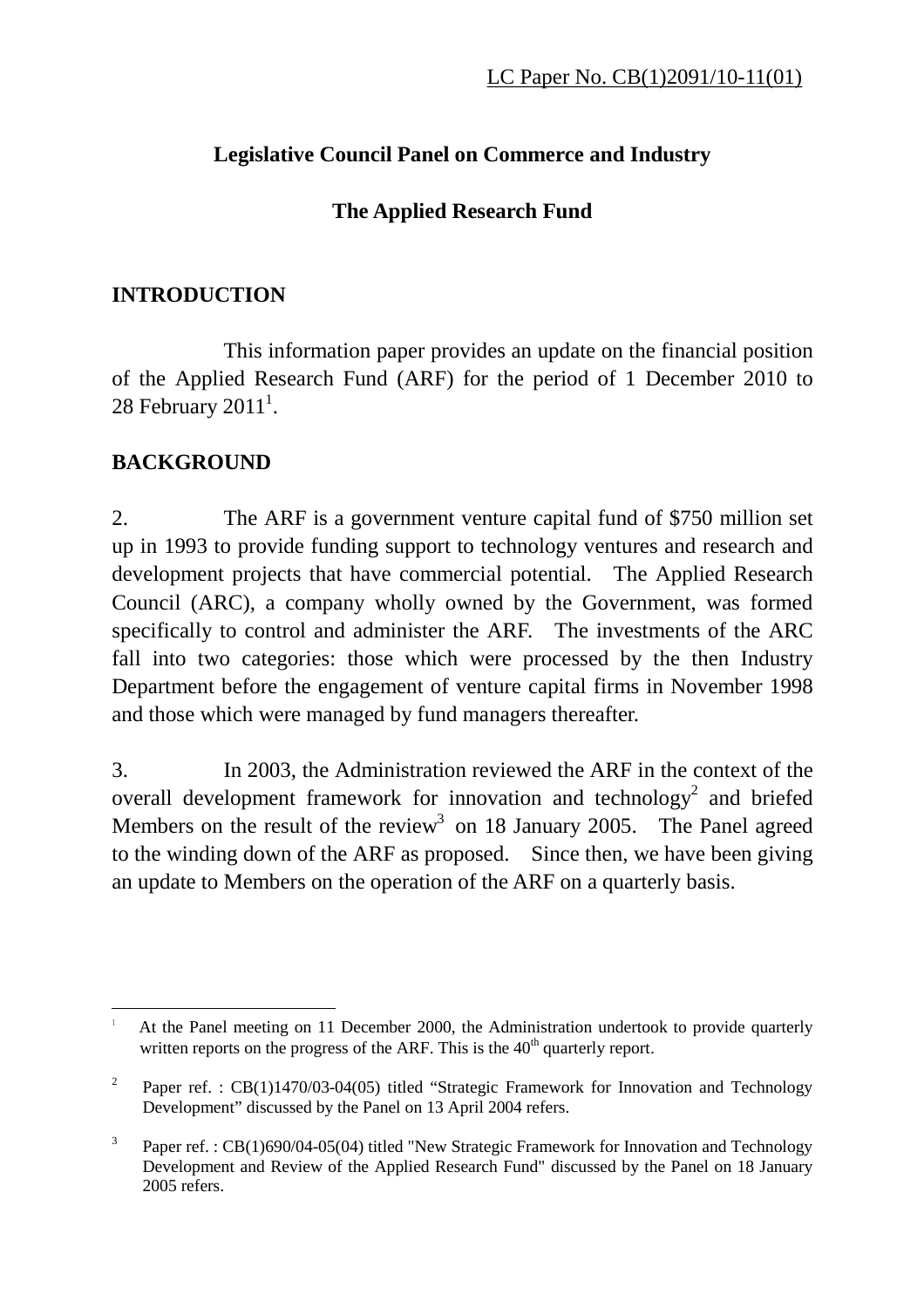#### **LATEST DEVELOPMENT**

#### **A. Projects processed by the then Industry Department**

4. The ARC approved 27 projects in this category with a total amount of \$97 million. As at end February 2011, 23 projects were exited while 4 projects remained in this category. Among the remaining 4 projects, 1 project is in the form of equity injection where the ARC is still holding the shares. The other 3 projects are in the form of loans where the companies/guarantors of these cases are repaying the loans.

#### **B. Projects funded through fund managers**

5. A total of 24 projects were supported by the ARF through fund managers with approved funding of \$392 million. As at end February 2011, 20 projects were exited while 4 are still active. Details of the 4 active investments and their sectoral distribution are at **Annex**.

6. As at 28 February 2011, the latest valuation of all the 24 investments made by the fund managers was 50% of the corresponding total investment costs. In view of the financial difficulties confronting some investee companies and that the investment climate for technology businesses in Hong Kong remains generally sluggish, our fund managers maintain a prudent view on the valuation.

### **CONCLUSION**

-----

7. Members are invited to note this paper.

## **Commerce and Economic Development Bureau May 2011**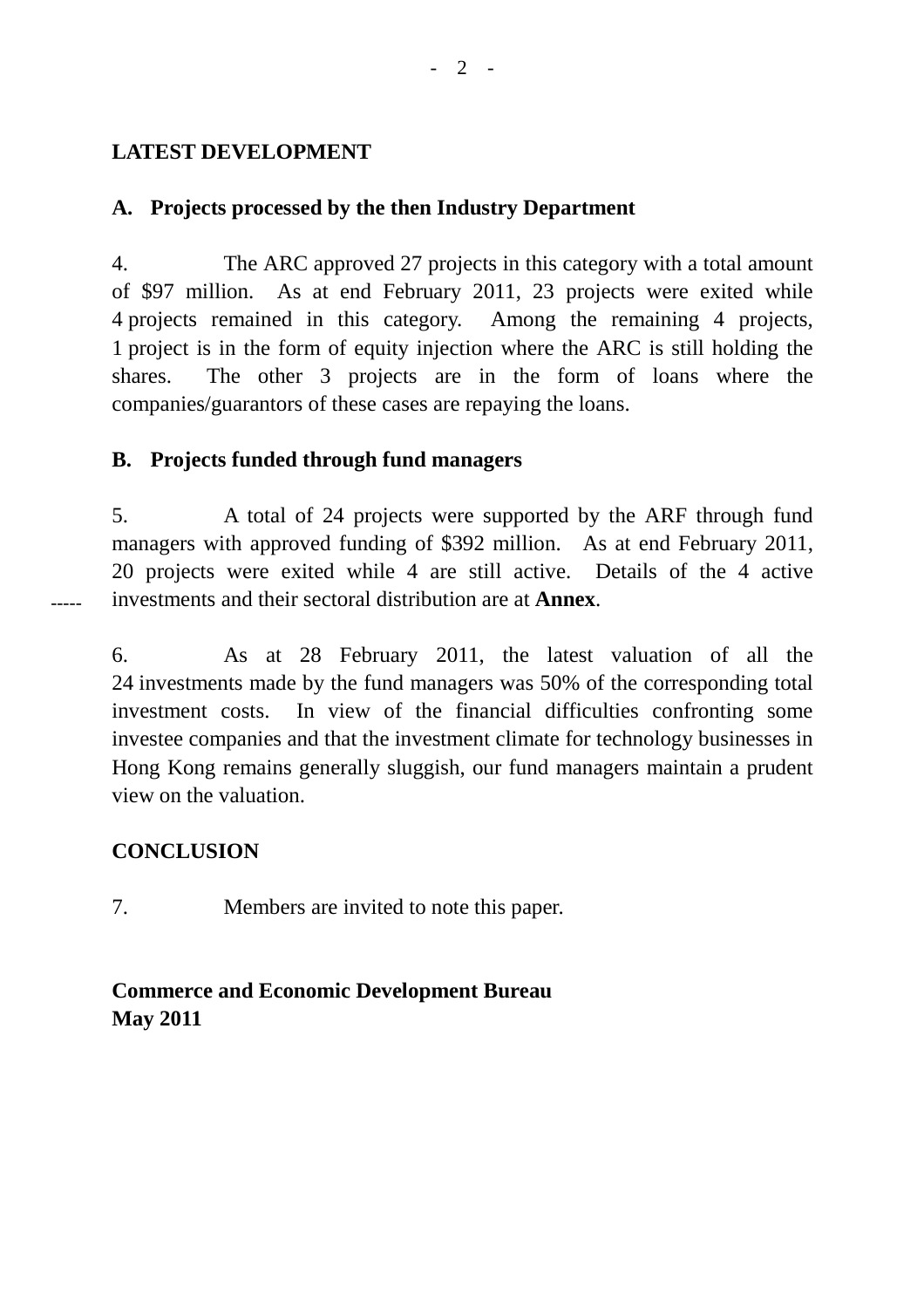## **List of Active Investments Approved by the Applied Research Council after the Engagement of Fund Managers in November 1998 (Position as at end February 2011)**

#### **Information Technology**

| <b>Investee Company</b>                       | <b>Fund Manager</b>  | <b>Technology Area</b>     | <b>Funding</b><br><b>Approved</b><br>$(HK\$ m $)$ |
|-----------------------------------------------|----------------------|----------------------------|---------------------------------------------------|
| <b>Wisers Information</b>                     | Walden Technology    | Electronic aggregation and | 33.84                                             |
| Ltd.                                          | Management (HK) Ltd. | distribution of Chinese    |                                                   |
|                                               |                      | language-based content     |                                                   |
| <i>iASPEC</i> Technologies Softech Investment |                      | System integration,        | 15.55                                             |
| Inc. (formerly                                | Management Co. Ltd.  | application hosting        |                                                   |
| Uni-tech Systems                              |                      | services                   |                                                   |
| Engineering Ltd.)                             |                      |                            |                                                   |
|                                               |                      | <b>Total</b>               | 49.39                                             |

#### **Electronics**

| <b>Investee Company</b> | <b>Fund Manager</b>                       | <b>Technology Area</b>                                                                       | <b>Funding</b><br><b>Approved</b><br>(HK\$m) |
|-------------------------|-------------------------------------------|----------------------------------------------------------------------------------------------|----------------------------------------------|
| Dragonchip Limited      | Softech Investment<br>Management Co. Ltd. | To design IC chips with<br>embedded Flash memory<br>for consumer electronics<br>applications | 17.94                                        |

**Total 17.94** 

#### **Telecommunications**

| <b>Investee Company</b>               | <b>Fund Manager</b>  | <b>Technology Area</b> | <b>Funding</b><br><b>Approved</b><br>(HK\$m) |
|---------------------------------------|----------------------|------------------------|----------------------------------------------|
| CommVerge Solutions Walden Technology |                      | Telecom system         | 7.80                                         |
| Ltd.                                  | Management (HK) Ltd. | integration            |                                              |
|                                       |                      |                        |                                              |

 **Total 7.80** 

#### **Annex**